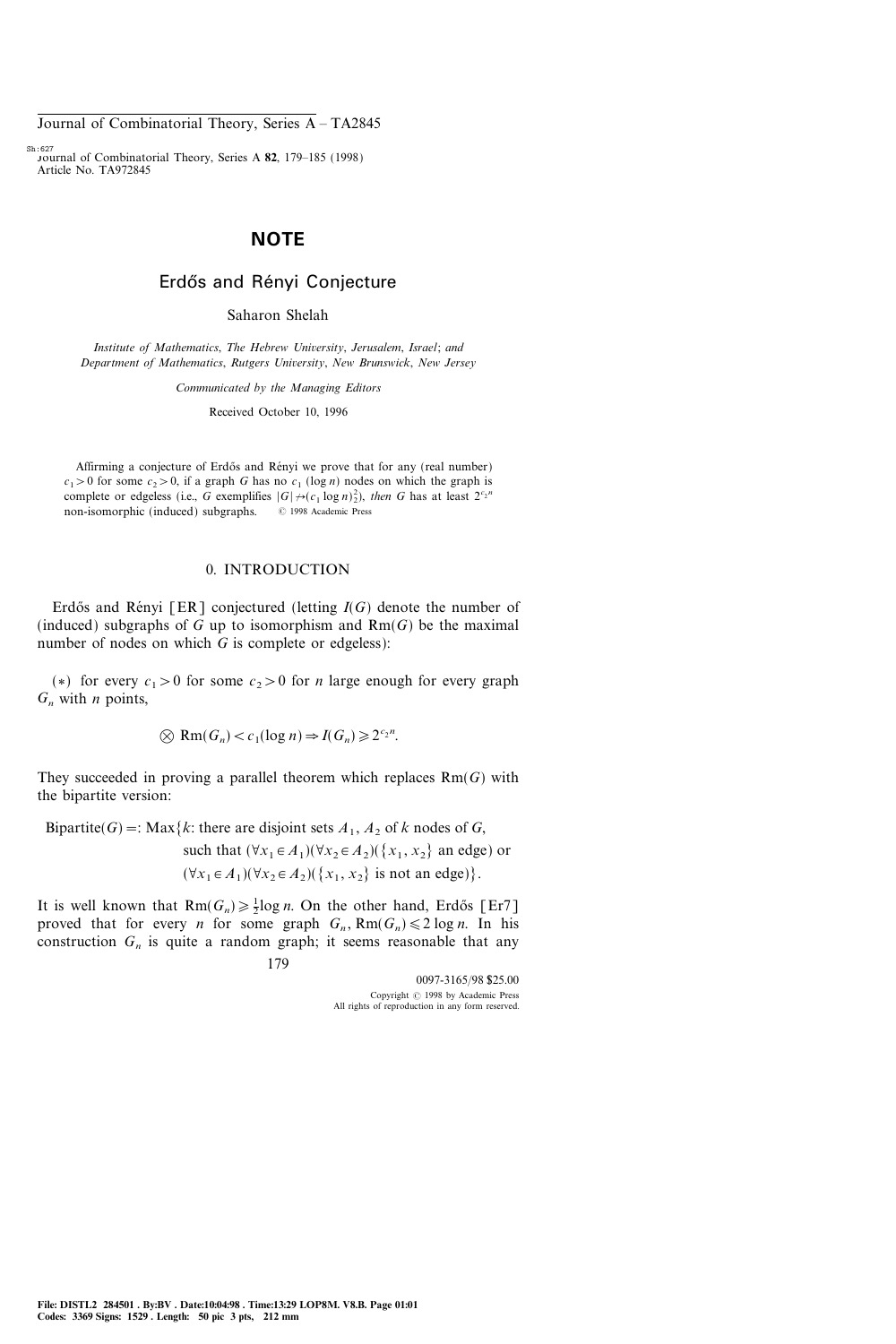graph  $G_n$  with small  $Rm(G_n)$  is of similar character and this is the rationale of the conjecture.

Alon and Bollobas [AlBl] and Erdős and Hajnal [EH9] affirm a conjecture of Hajnal:

(\*) if 
$$
\text{Rm}(G_n) < (1 - \varepsilon)n
$$
 then  $I(G_n) > \Omega(\varepsilon n^2)$ 

and Erdős and Hajnal [EH9] also prove

(\*) for any fixed k, if 
$$
\text{Rm}(G_n) < \frac{n}{k}
$$
 then  $I(G_n) > n^{\Omega(\sqrt{k})}$ .

Alon and Hajnal [AH] noted that those results give poor bounds for  $I(G_n)$ in the case  $Rm(G_n)$  is much smaller than a multiple of log *n*, and prove an inequality weaker than the conjecture:

$$
(*) \quad I(G_n) \geq 2^{n/2t^{20 \log(2t)}} \qquad \text{when} \quad t = \text{Rm}(G_m)
$$

so in particular if  $t \ge c \log n$  they obtained  $I(G_n) \ge 2^{n/(\log n)^{c \log \log n}}$ , that is, the constant  $c_2$  in the conjecture is replaced by  $(\log n)^{c \log \log n}$  for some c.

#### 1

 $\langle 0.1 \rangle$  *Notation.* log  $n = log_2 n$ . Let c denote a positive real, and G, H denote graphs, which are here finite, simple and undirected.  $V^G$  is the set of nodes of the graph G, and  $E^G$  is the set of edges of the graph G so  $G=$  $(V^G, E^G)$  and  $E^G$  is a symmetric, irreflexive relation on  $V^G$ , i.e. a set of unordered pairs. Thus  $\{x, y\} \in E^G$ ,  $xEy$ , and  $\{x, y\}$  an edge of G all have the same meaning.  $H \subseteq G$  means that H is an induced subgraph of G, i.e.,  $H=G \upharpoonright V^H$ . Let |X| be the number of elements of the set X.

 $\langle 1 \rangle$  DEFINITION. I(G) is the number of (induced) subgraphs of G up to isomorphisms.

 $\langle 2 \rangle$  THEOREM. For any  $c_1 > 0$  for some  $c_2 > 0$  we have (for n large enough) that if G is a graph with n edges and G has neither a complete subgraph with  $\geq c_1 \log n$  nodes nor a subgraph with no edges with  $\geq c_1 \log n$  nodes, then  $I(G)\geqslant 2^{c_2 n}.$ 

 $\langle 3 \rangle$  Remarks. (1) Suppose  $n \rightarrow (r_1, r_2)$  and m are given. Choose a graph H on  $\{0, ..., n-1\}$  exemplifying  $n \rightarrow (r_1, r_2)^2$  (i.e. with no complete subgraphs with  $r_1$  nodes and no independent set with  $r_2$  nodes). Define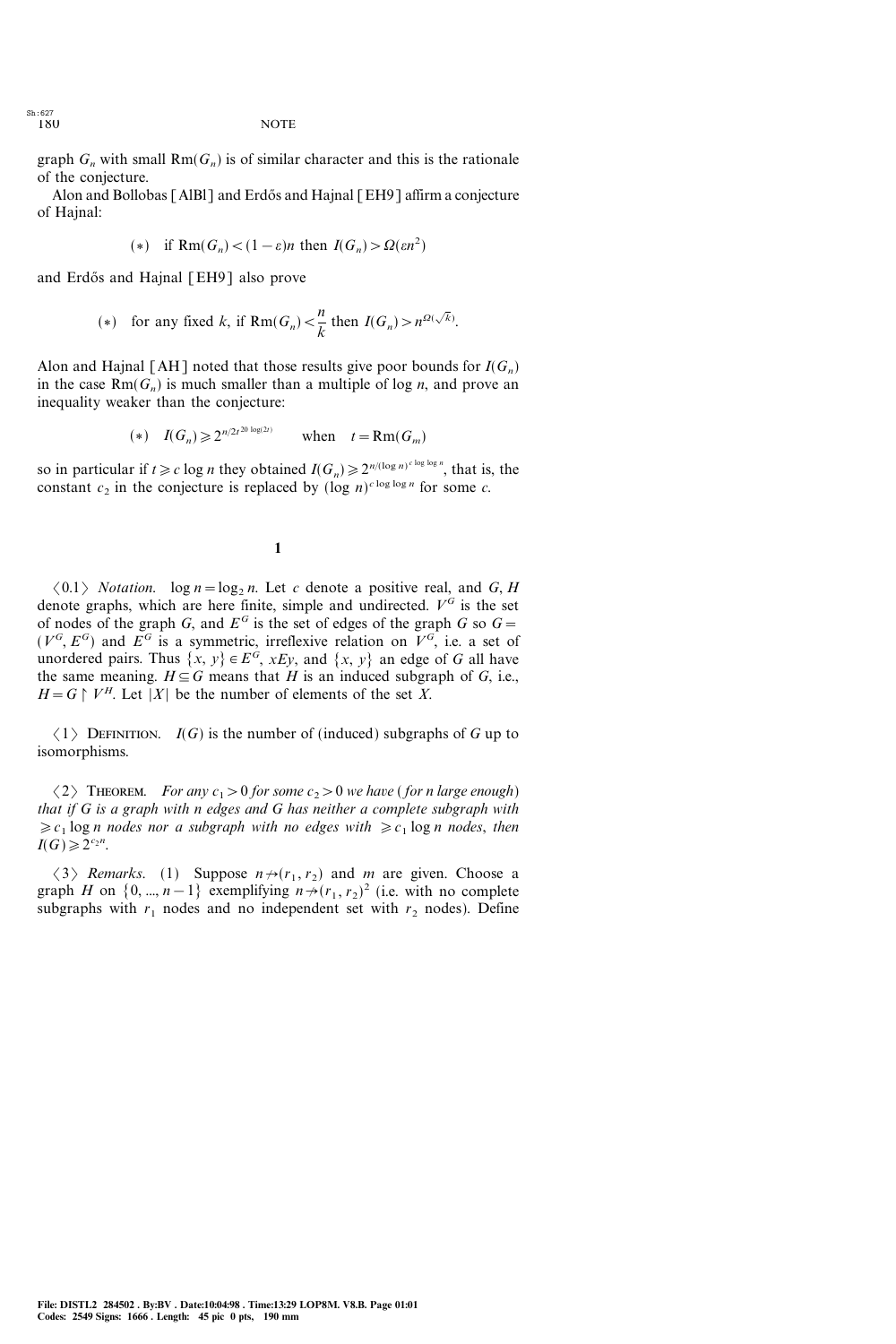the graph G with set of nodes  $V^G = \{0, ..., mn-1\}$  and set of edges  $E^G =$  $\{\{mi_1+\ell_1, mi_2+\ell_2\} : \{i_1, i_2\} \in E^H \text{ and } \ell_1, \ell_2 < m\}.$  Clearly G has nm nodes and it exemplifies  $mn \rightarrow (r_1, mr_2)$ . So  $I(G) \leq (m+1)^n \leq 2^{n \log_2(m+1)}$  (as the isomorphism type of  $G' \subseteq G$  is determined by  $\langle |G' \cap [mi, mi+m]|: i < n \rangle$ ). We conjecture that this is the worst case.

(2) Similarly, if  $n \rightarrow (\binom{r_1}{r_2})^2$ ; i.e., there is a graph with *n* nodes and no disjoint  $A_1, A_2 \subseteq V^G$ ,  $|A_1| = r_1$ ,  $|A_2| = r_2$  such that  $A_1 \times A_2 \subseteq E^G$  or  $(A_1 \times A_2) \cap E^{\tilde{G}} = \emptyset$ , then there is G exemplifying  $mn \to (\lfloor \frac{n_1m}{r_2m} \rfloor)^2$  such that  $I(G) \leq 2^{n \log(m+1)}.$ 

*Proof.* Let  $c_1$ , a real  $> 0$ , be given.

Let  $m_1^*$  be<sup>1</sup> such that for every *n* (large enough)  $(n/(\log n)^2 \log \log n) \rightarrow$  $(c_1 \log n, (c_1/m_1^*) \log n).$ 

[Why does it exist? By Erdős and Szekeres [ErSz]  $\binom{n_1+n_2-2}{n-1} \rightarrow (n_1, n_2)^2$ and hence for any k letting  $n_1 = km$ ,  $n_2 = m$  we have  $\binom{km+m-2}{m-1} \rightarrow (km, m)^2$ , now  $\binom{m+m-2}{m-1} \leq 2^{2(m-1)}$  and

$$
\binom{(k+1)m+m-2}{m-1} / \binom{km+m-2}{m-1} = \prod_{i=0}^{m-2} \left(1 + \frac{m}{km+i}\right)
$$
  

$$
\leq \prod_{i=0}^{m-2} \left(1 + \frac{m}{km}\right) = \left(1 + \frac{1}{k}\right)^{m-1},
$$

hence  $\binom{km+m-2}{m-1} \leq (4 \cdot \prod_{\ell=0}^{k-2} (1+(1/\ell+1)))^{m-1}$ , and we choose k large enough (see below). For (large enough) *n* we let  $m = (c_1 \log n)/k$ ; more exactly, the first integer is not below this number so

$$
\log {km+n-2 \choose m-1} \le \log \left(4 \cdot \prod_{\ell=0}^{k-2} \left(1 + \frac{1}{\ell+1}\right)\right)^{m-1}
$$
  

$$
\le (\log n) \cdot \frac{c_1}{k} \cdot \log \left(4 \cdot \prod_{\ell=0}^{k-2} \left(1 + \frac{1}{\ell+1}\right)\right) \le \frac{1}{2} (\log n)
$$

(the last inequality holds as k is large enough). Finally, let  $m_1^*$  be such a k. Alternatively, just repeat the proof of Ramsey's theorem.]

Let  $m_2^*$  be minimal such that  $m_2^* \rightarrow (m_1^*)_2^2$ . Let  $c_2 < 1/m_2^*$  (be a positive real), let  $c_3 \in (0, 1)_{\mathbb{R}}$  be such that  $0 < c_3 < (1/m_2^*) - c_2$ , let  $c_4 \in \mathbb{R}^+$  be  $4/c_3$ (even  $(2+\varepsilon)/c_3$  suffices), and let  $c_5=(1-c_2-c_3)$  (it is  $>0$ ). Finally, let  $\varepsilon \in (0, 1)_{\mathbb{R}}$  be small enough.

Now suppose

 $(*)_0$  *n* is large enough, *G* is a graph with *n* nodes, and  $I(G) < 2^{c_2 n}$ .

<sup>1</sup> The log log *n* can be replaced by a constant computed from  $m_1^*$ ,  $m_2^*$ ,  $c_\ell$  later.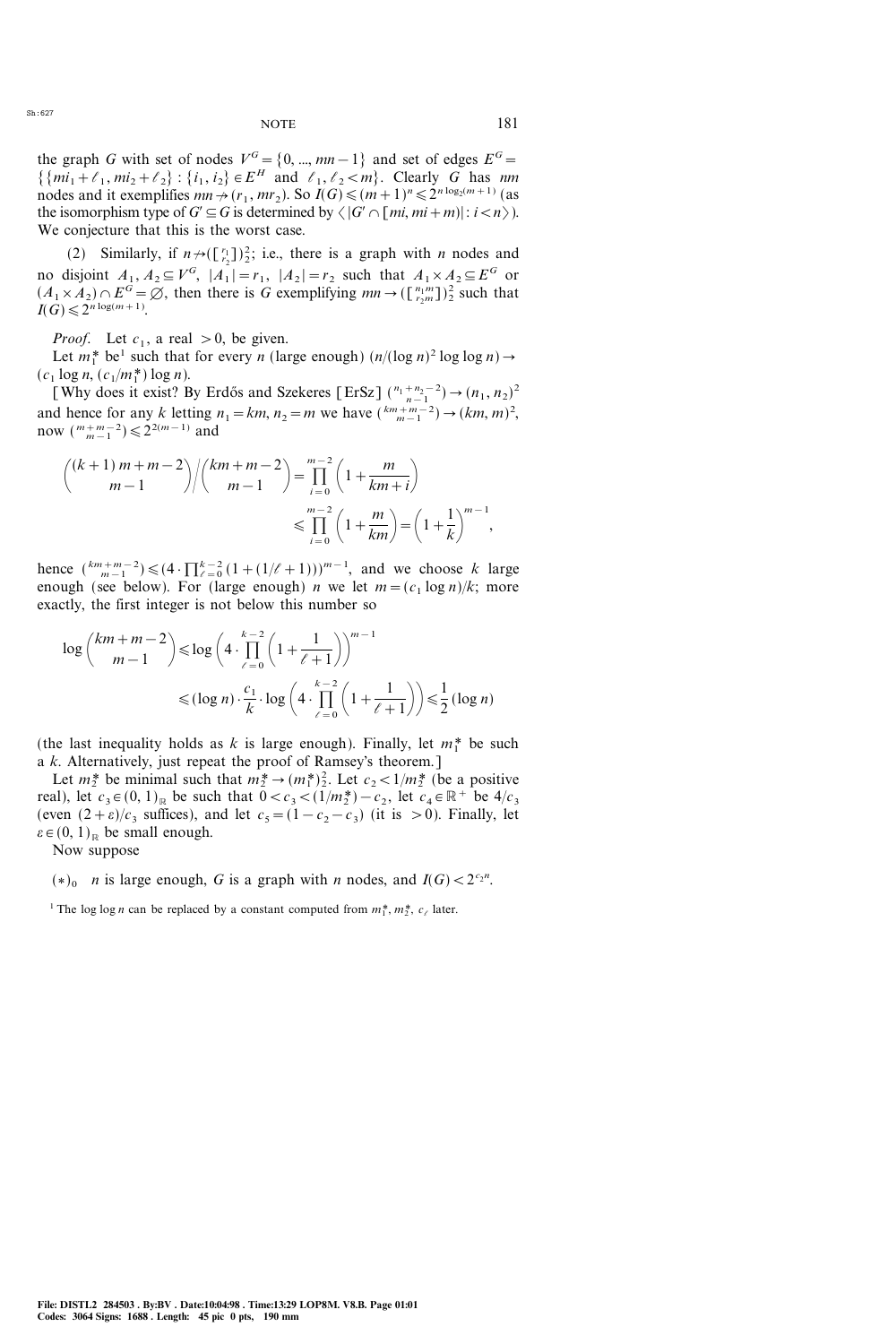We choose  $A \subseteq V^G$  in the following random way: for each  $x \in V^G$  we flip a coin with probability  $c_3/\log n$ , and let A be the set of  $x \in V^G$  for which we succeed. For any  $A \subseteq V^G$  let  $\approx_A$  be the following relation on  $V^G$ ,  $x \approx_A y$  iff x,  $y \in V^G$  and  $(\forall z \in A)[zE^Gx \leftrightarrow zE^Gy]$ . Clearly,  $\approx_A$  is an equivalence relation, and  $\approx_A' = \approx_A \upharpoonright (V^G \backslash A)$ .

For distinct x,  $y \in V^G$  what is the probability that  $x \approx_{\mathcal{A}} y$ ? Let

$$
\text{Dif}(x, y) =: \{ z \colon z \in V^G \text{ and } zE^G x \leftrightarrow \neg zE^G y \},
$$

and dif(x, y) =  $|\text{Diff}(x, y)|$ , so the probability of  $x \approx_A y$  is

$$
\left(1 - \frac{c_3}{\log n}\right)^{\text{diff}(x, y)} \sim e^{-c_3 \text{diff}(x, y)/\log n}.
$$

Hence the probability that for some  $x \neq y$  in  $V^G$  satisfying dif(x, y)  $\geq$  $c_4(\log n)^2$  we have  $x \approx_A y$  is at most

$$
\binom{n}{2} e^{-c_3(c_4(\log n)^2)/\log n} \leqslant \binom{n}{2} e^{-4\log n} \leqslant 1/n^{0.5}
$$

(remember  $c_3 c_4 = 4$  and  $(4/\log e) \ge 2.5$ ). Hence for some set A of nodes of G we have

$$
(*)_1
$$
  $A \subseteq V^G$  and A has  $\leq \frac{c_3}{\log n} \cdot n$  elements and A is non-empty

and

$$
(*)_2 \quad \text{if } x \approx_A y \text{ then } \text{dif}(x, y) \le c_4 (\log n)^2.
$$

Next,

 $(*)_3$   $\ell =: |(V^G \backslash A)| \approx_A |$  (i.e. the number of equivalence classes of  $\approx_A' = \approx_A \upharpoonright (V^G \setminus A))$  is  $\lt (c_2 + c_3) \cdot n$ .

[Why? Let  $C_1$ , ...,  $C_\ell$  be the  $\approx'_A$ -equivalence classes. For each  $u \subseteq \{1, ..., \ell\}$ let  $G_u = G \upharpoonright (A \cup \bigcup_{i \in u} C_i)$ . So  $G_u$  is an induced subgraph of G and  $(G_u, c)_{c \in A}$  for  $u \subseteq \{1, ..., \ell\}$  are pairwise nonisomorphic structures, so

$$
2^{\ell} = |\{u: u \subseteq \{1, ..., \ell\}\}| \le |\{f: f \text{ a function from } A \text{ into } V^G\}| \times I(G)
$$
  

$$
\le n^{|A|} \times I(G),
$$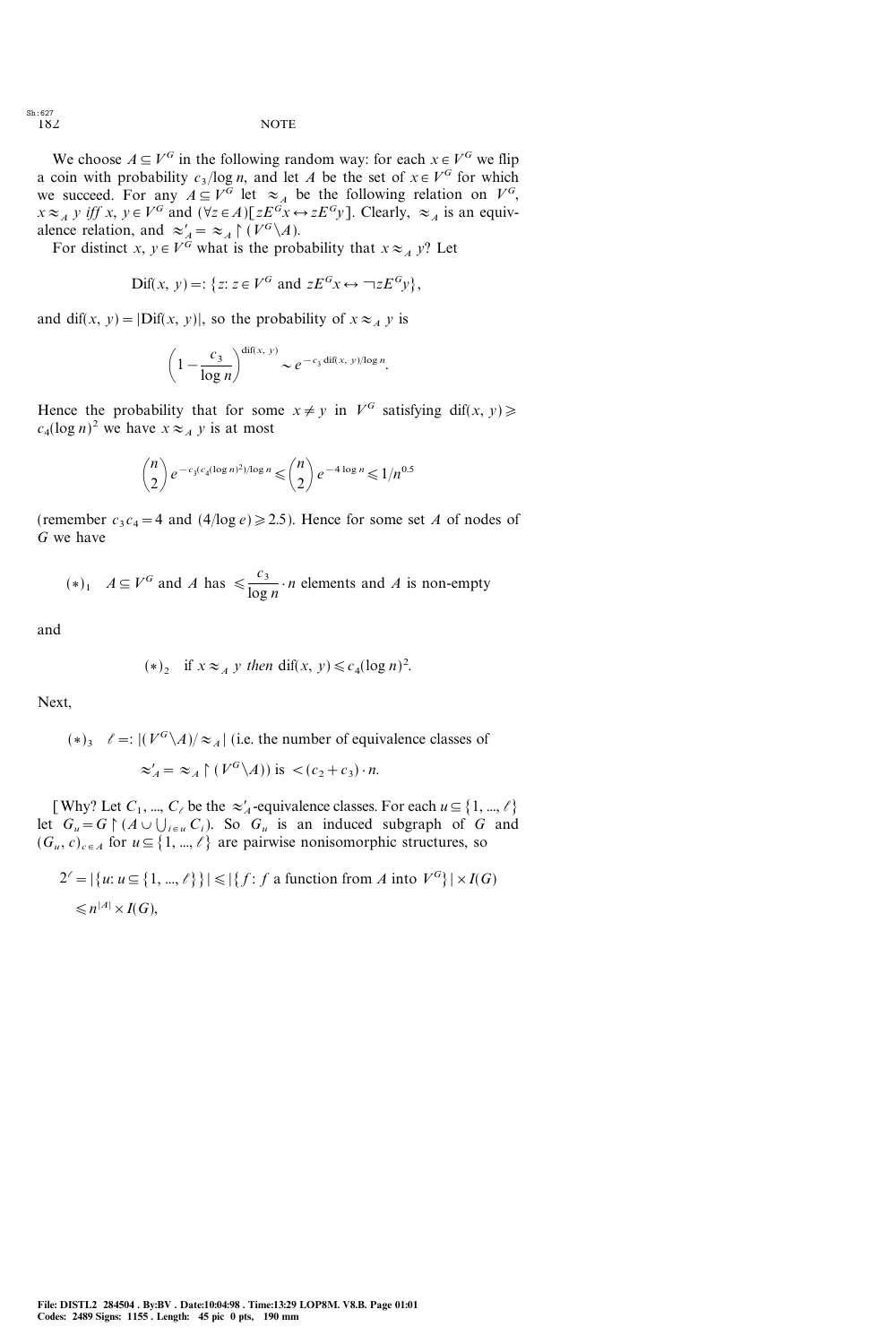$NOTE$  183

hence (first inequality by the hypothesis toward contradiction)

$$
2^{c_2 n} > I(G) \ge 2^{\ell} \times n^{-|A|} \ge 2^{\ell} \cdot n^{-c_3 n / \log n} = 2^{\ell} \times 2^{-c_3 n}
$$

and hence

$$
c_2 n > \ell - c_3 n
$$
 so  $\ell < (c_2 + c_3)n$  and we have gotten  $(*)_3$ .

Let  ${B_i : i < i^*}$  be a maximal family such that:

- (a) each  $B_i$  is a subset of some  $\approx_A^{\prime}$ -equivalence class
- (b) the  $B_i$ 's are pairwise disjoint
- (c)  $|B_i| = m_1^*$
- (d)  $G \upharpoonright B_i$  is a complete graph or a graph with no edges.

Now if  $x \in V^G \backslash A$  then  $(x/\approx_A') \backslash \bigcup_{i \leq i^*} B_i$  has  $\langle m_2^*$  elements (as  $m_2^* \rightarrow (m_1^*)^2$ ) by the choice of  $m_2^*$  and " $\langle B_i : i \langle i^* \rangle$  is maximal"). Hence

$$
n = |V^G| = |A| + \left| \bigcup_{i < i^*} B_i \right| + \left| V^G \right| A \Big| \bigcup_{i < i^*} B_i \Big|
$$
\n
$$
\leq c_3 \frac{n}{\log n} + m_1^* \times i^* + \left| (V^G \setminus A) \right| \approx'_A \left| \times m_2^* \right|
$$
\n
$$
\leq c_3 \frac{n}{\log n} + m_1^* \times i^* + m_2^*(c_2 + c_3)n
$$
\n
$$
= c_3 \frac{n}{\log n} + m_1^* \times i^* + (1 - m_2^* c_5) \cdot n
$$

hence

$$
(\ast)_4 \quad i \ast \geqslant \frac{n}{m_1^*} \bigg( m_2^* c_5 - \frac{c_3}{\log n} \bigg).
$$

For  $i < i^*$  let

$$
B_i = \{x_{i, 0}, x_{i, 2}, ..., x_{m_1^*-1}\},
$$

and let

$$
u_i =: \{ j < i^* : j \neq i \text{ and for some } \ell_1 \in \{ 1, ..., m_1^* - 1 \} \text{ and}
$$
\n
$$
\ell_2 \in \{ 0, ..., m_1^* - 1 \} \text{ we have } x_{j, \ell_2} \in \text{Diff}(x_{i, 0}, x_{i, \ell_1}) \}
$$

Clearly

$$
(*)_5 \quad |u_i| \le m_1^*(m_1^*-1) \ c_4(\log n)^2.
$$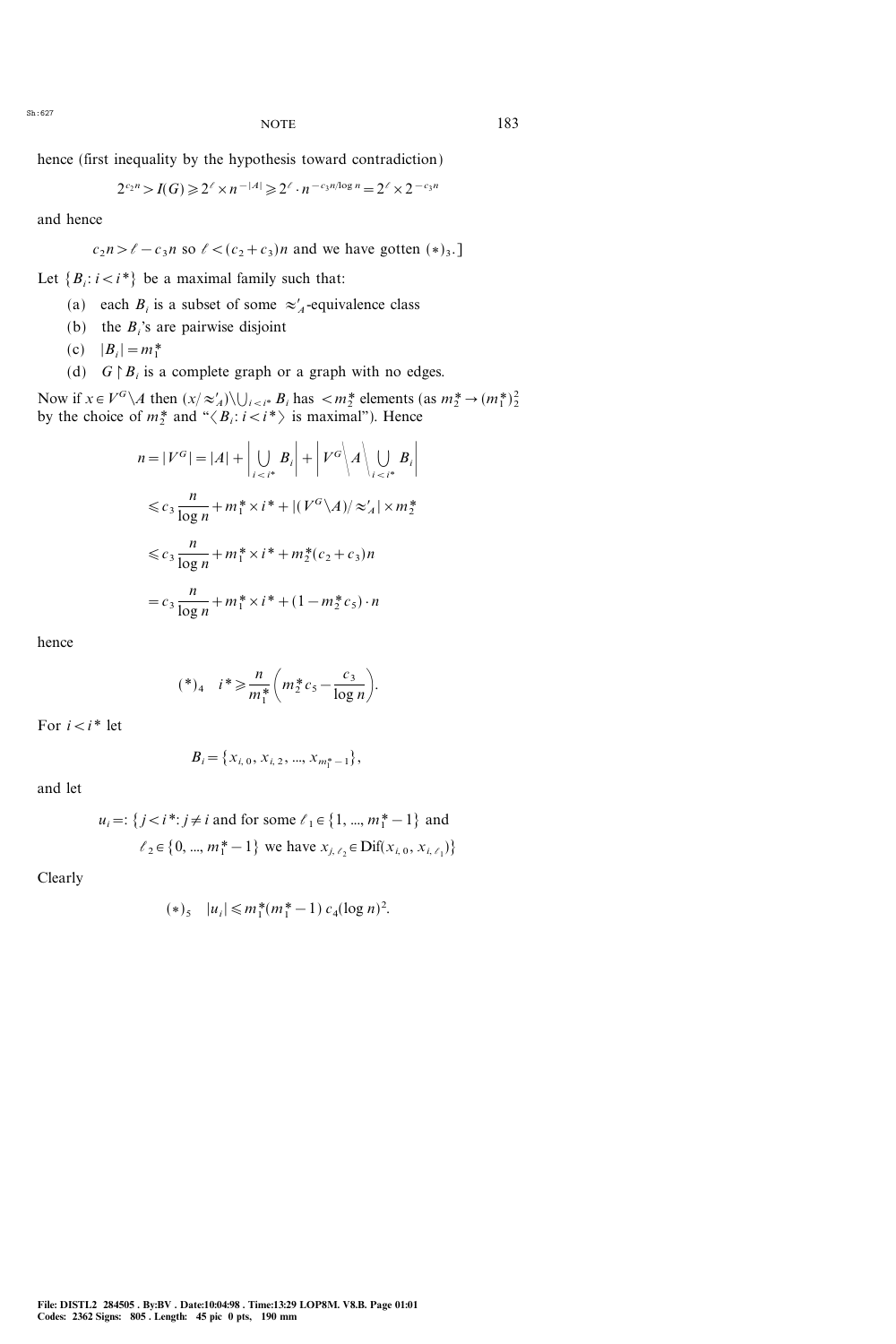Next we can find  $W$  such that

 $(*)$ <sub>6</sub> (i)  $W \subseteq \{0, ..., i^* -1\}$ (ii)  $|W| \ge i^*/(m_1^* (m_1^* - 1) c_4 (\log n)^2)$ (iii) if  $i \neq j$  are members of W then  $j \notin u_i$ .

[Why? See de Bruijn and Erdős [BrEr]; however, we shall give a proof when we weaken the bound. First we weaken the demand to

(iii)' 
$$
i \in W
$$
 and  $j \in W$  and  $i < j \Rightarrow j \notin u_i$ .

We get this as follows: First we choose the *i*th member by induction. Next we find  $W' \subseteq W$  that W' satisfies (iii); this is chosen similarly but the members are chosen from the top down (inside  $W$ ) so the requirement on i is that  $i \in W$  and  $(\forall j, i < j \in W' \rightarrow i \notin u_j)$  so our situation is similar. So we have proved the existence, except that we get a somewhat weaker bound, which is immaterial here.]

Now for some  $W \subseteq W$ ,

(\*) 
$$
W' \subseteq W
$$
,  $|W'| \ge \frac{1}{2}|W|$ , and all the  $G \upharpoonright B_i$  for  $i \in W'$  are

complete graphs or all are independent sets.

By symmetry we may assume the former.

Let us sum up the relevant points:

(A)  $W' \subseteq \{0, ..., i^* - 1\}, \qquad |W'| \geqslant ((m_2^* c_5 - (c_3/\log n)) \cdot n)/(2(m_1^*)^2)$  $(m_1^*-1) c_4(\log n)^2)$ 

(B)  $G \upharpoonright B_i$  is a complete graph for  $i \in W'$ 

(C)  $B_i = \{x_{i,\ell} : \ell < m_1^*\}$  without repetition and  $i_1, i_2 < i^*, \ell_1, \ell_2 < i$  $m_1^* \Rightarrow x_{i_1, \ell_1} E^G x_{i_2, \ell_2} \equiv x_{i_1, 0} E^G x_{i_2, 0}.$ 

But by the choice of  $m_1^*$  (and as *n* is large enough,  $|W'|$  is large enough) we know  $|W'| \rightarrow ((c_1/m_1^*) \log n, (c_1/1) \log n)^2$ .

We apply this to the graph  $\{x_{i,0} : i \in W'\}$ . So one of the following occurs:

( $\alpha$ ) there is  $W'' \subseteq W'$  such that  $|W''| \geqslant (c_1/m_1^*) \log n$  and  $\{x_{i,0} : i \in W''\}$ is a complete graph

or

( $\beta$ ) there is  $W'' \subseteq W'$  such that  $|W'| \ge c_1(\log n)$  and  $\{x_{i, 0} : i \in W''\}$  is a graph with no edges.